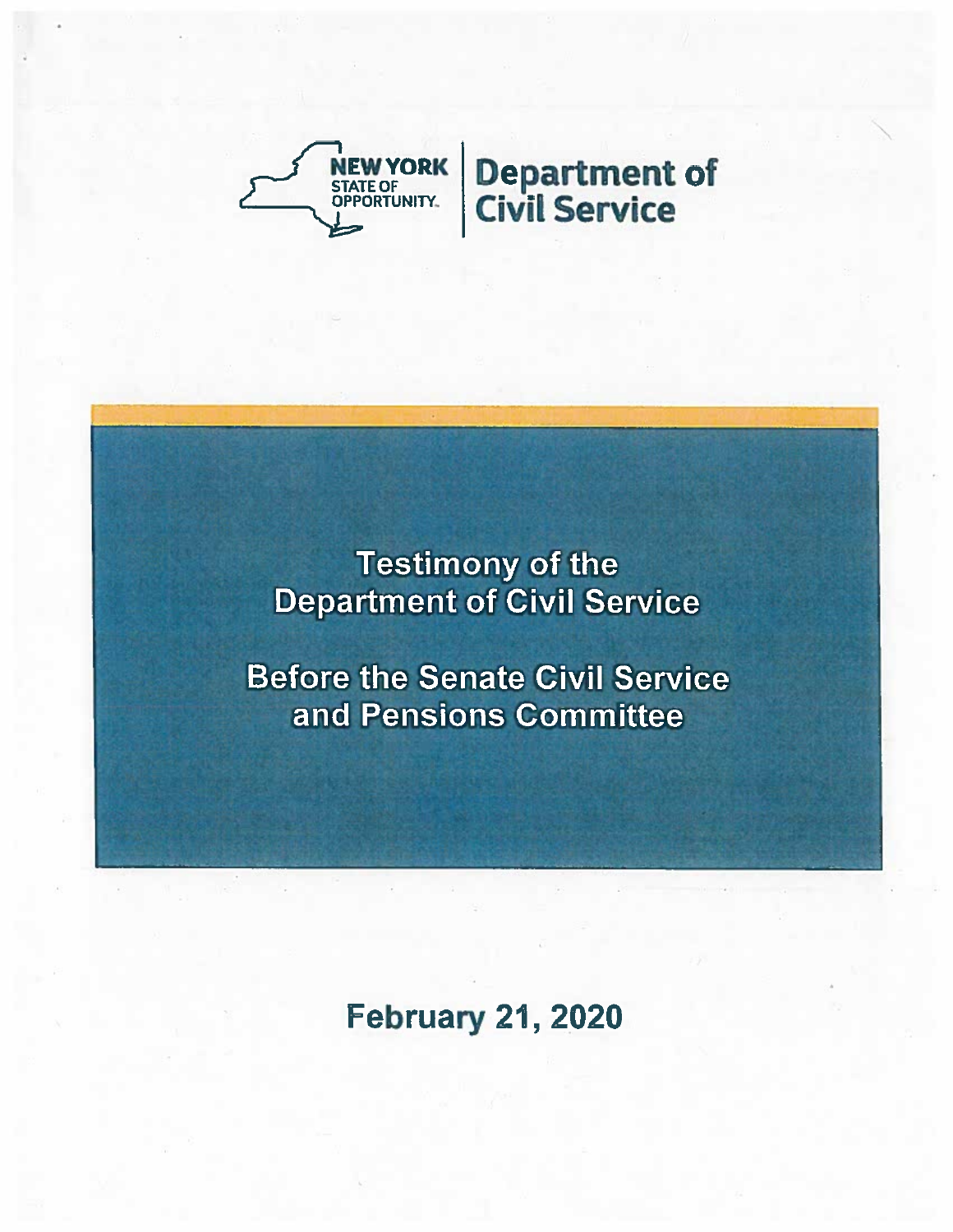## Department of Civil Service

Good Morning Chair Gounardes and distinguished members of the Senate Civil Service and Pensions Committee. My name is Lola Brabham and it is my privelege to serve as the Acting Commissioner for the New York State Department of Civil Service. Thank you for the invitation to appear before you today.

As the central personnel agency for State government, the Department of Civil Service is responsible for the administration of the civil service merit system, serving approximately 150,000 employees. In this capacity, the Department:

- •Classifies and allocates positions;
- •Develops, administers, and scores civil service examinations;
- Establishes and maintains eligible lists; and
- • Provides policy advice and assistance with respect to personnel recruitment and <sup>p</sup>lacement, diversity efforts, and workforce restructuring.

Similar services and other technical assistance are also provided to the <sup>94</sup> municipal agencies that are responsible for 360,000 local government employees.

In addition, the Department is pleased to administer New York State's Student Intern Program. The Student Intern Program is part of Governor Cuomo's New New York Leaders Initiative, which focuses on attracting new and highly-skilled individuals to State government through both internship and fellowship programs. Through this program, New York State is preparing both undergraduate and graduate students for future public service opportunities by providing them with valuable hands-on program experience that will assist them as they begin their professional careers.

As you know, employees are essential to the success of government, and the Department of Civil Service is proud to <sup>p</sup>lay the lead role in providing the diverse talent that agencies need to provide critical services to New York's residents and customers.

In State government, appointments and promotions are made according to the principles of "merit and fitness," as mandated by the New York State Constitution. And since the State's workforce is overwhelmingly competitive, civil service examinations are the key mechanism used to fill most entry-level and promotional job opportunities.

State agencies and localities rely on the Department for consistent and timely civil service exams to ensure they can meet their staffing needs and effectively perform their core functions. To that end, the Department is taking proactive measures to further streamline the examination process through the use of technology and business improvements, so that our agency partners continue to have <sup>a</sup> <sup>p</sup>ipeline of talent available to meet their hiring needs — when they need it.